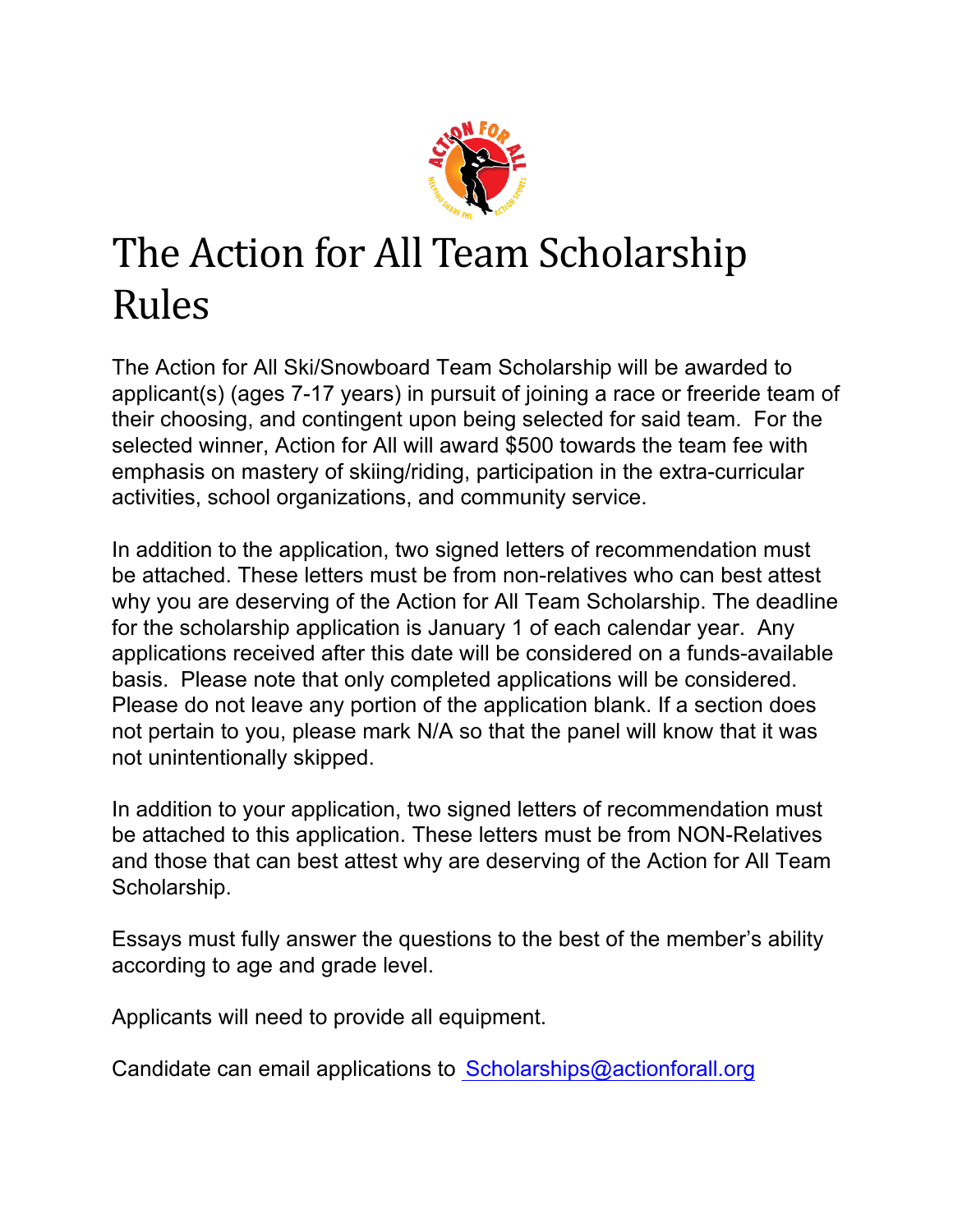## **Action for All Corp Team Scholarships**

## **Please fill out COMPLETELY!**

| Address: ______________________________City: ___________________________________ |  |  |                           |      |
|----------------------------------------------------------------------------------|--|--|---------------------------|------|
|                                                                                  |  |  |                           |      |
| Phone: _______________________                                                   |  |  | Gender: MALE FEMALE OTHER |      |
| Team Name/ Location: ______________________________                              |  |  | Freeride                  | Race |
| List extra-curricular activities:                                                |  |  |                           |      |
|                                                                                  |  |  |                           |      |
|                                                                                  |  |  |                           |      |
| <b>School organizations:</b>                                                     |  |  |                           |      |
|                                                                                  |  |  |                           |      |
| <b>Community service:</b>                                                        |  |  |                           |      |
|                                                                                  |  |  |                           |      |
|                                                                                  |  |  |                           |      |

**Essay Question: How has skiing/riding helped you to overcome adversity in your life? MOREOVER, if you are chosen for the scholarship how will you serve as an ambassador for not only Action for All but skiing/riding? (Fill out on separate Sheet)**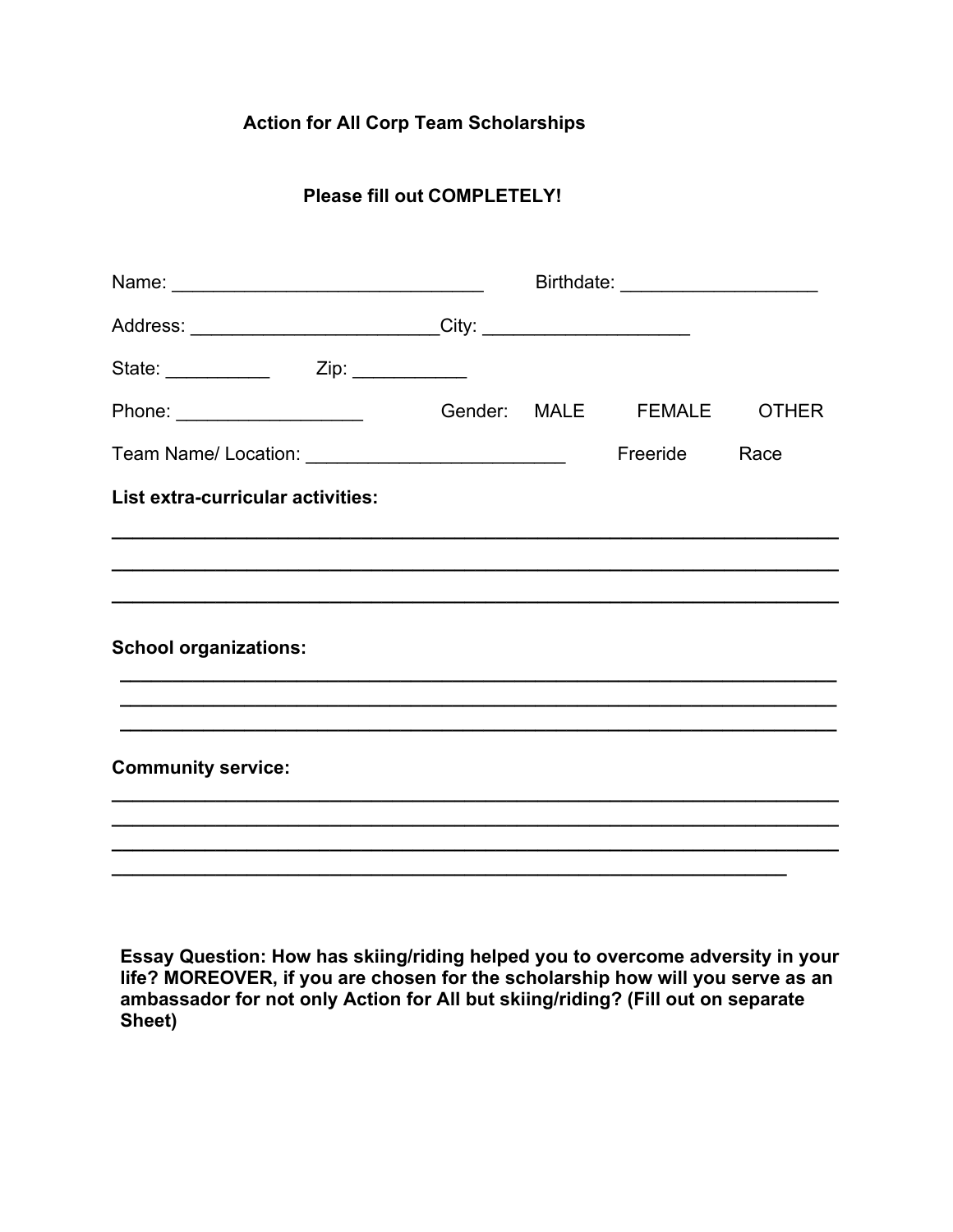|                                                       | Does your family have health and/or accident insurance: Yes No                   |
|-------------------------------------------------------|----------------------------------------------------------------------------------|
|                                                       | Serious Health Problems: ____Yes ___No If Yes, explain: ________________________ |
|                                                       | Medications: ____Yes ____No If Yes, explain: ___________________________________ |
| Date Medical Info Received: _________________________ |                                                                                  |
|                                                       |                                                                                  |
|                                                       |                                                                                  |

| <b>PARENTAL INFORMATION (Mother/ Step-Mother)</b> | PARENTAL INFORMATION (Father/Step-Father)   |  |
|---------------------------------------------------|---------------------------------------------|--|
|                                                   |                                             |  |
| Person Authorized to Pick-up Member: Y or N       | Person Authorized to Pick-up Member: Y or N |  |
|                                                   |                                             |  |
| Address H: _________________________________      | Address H: ____________________________     |  |
|                                                   | Employer <b>Employer</b>                    |  |
|                                                   | Address W: ___________________________      |  |
|                                                   |                                             |  |
|                                                   |                                             |  |
|                                                   |                                             |  |
|                                                   | Email: _______________                      |  |

| <b>EMERGENCY CONTACT</b>                    |  | <b>EMERGENCY CONTACT</b>                    |  |
|---------------------------------------------|--|---------------------------------------------|--|
|                                             |  | Relationship to Member: _____________       |  |
| Person Authorized to Pick-up Member: Y or N |  | Person Authorized to Pick-up Member: Y or N |  |
|                                             |  |                                             |  |
|                                             |  |                                             |  |
|                                             |  | Address H: _______________________________  |  |
|                                             |  |                                             |  |
|                                             |  |                                             |  |
|                                             |  |                                             |  |
|                                             |  |                                             |  |
|                                             |  |                                             |  |
|                                             |  |                                             |  |